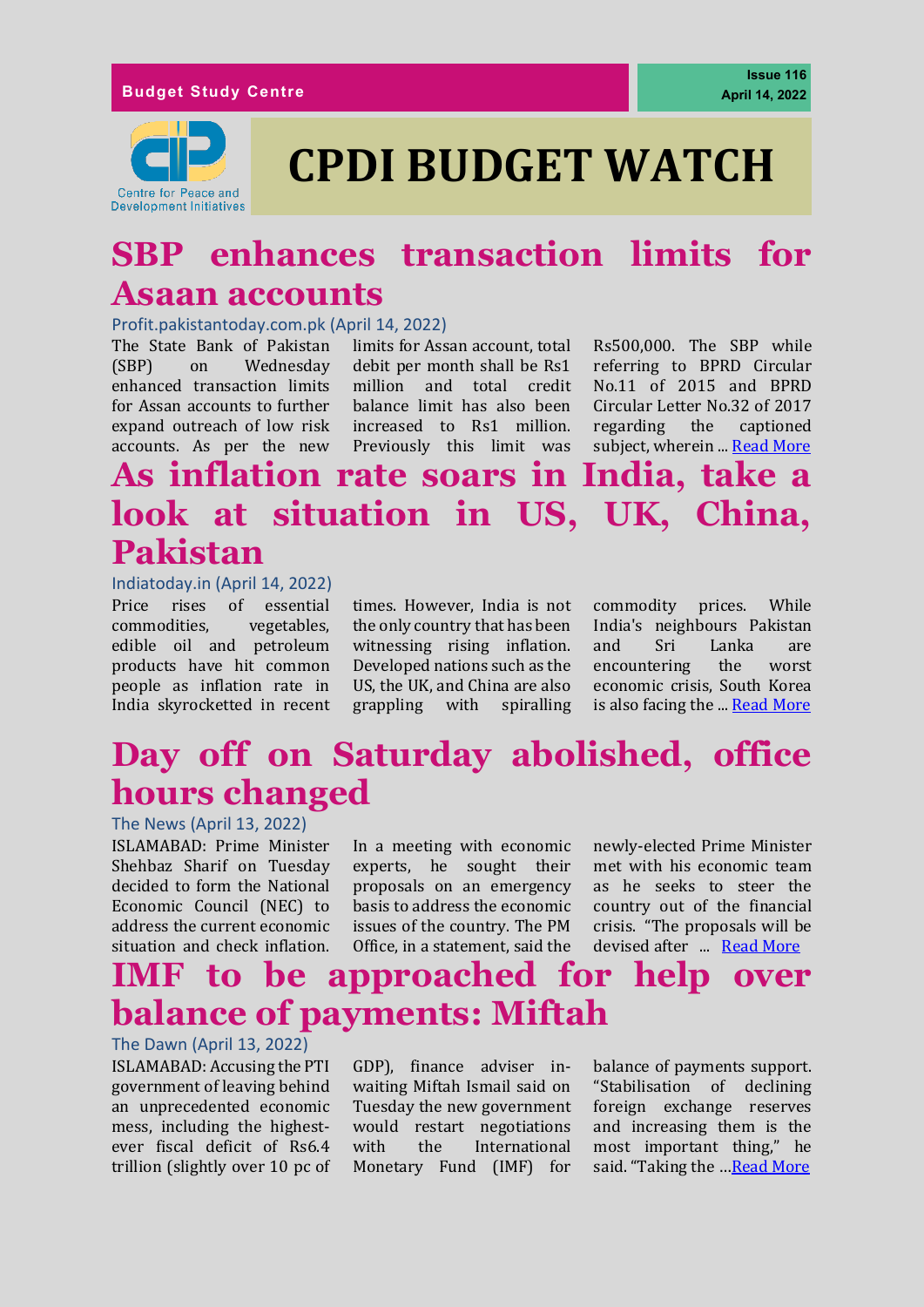### **PM chairs meeting of economists, decides to form National Economic Council**

#### Dunyanews.tv (April 12, 2022)

ISLAMABAD (Dunya News) An urgent meeting of economists was held under the chairmanship of the Prime Minister Shehbaz Sharif on Tuesday, in which the serious

economic challenges facing the country were discussed in detail. Under the chairmanship of the Prime Minister Shehbaz Sharif, a meeting of economists was

held. In the meeting, the PM got acquainted with the facts of the national balance sheet and directed to prepare proposals for economic improvement. On.... Read More

#### **IMF likely to ask Pakistan about initiative announced by PM Shahbaz Sharif**

#### Profit.pakistantoday.com.pk (April 12, 2022)

The International Monetary Fund (IMF) is likely to ask Pakistan about the initiatives, increasing 10 per cent salary as well as pension of government employees,

announced by the elected Prime Minister Shahbaz Sharif. Sources said that the annual impact of increasing the 10 per cent salary of government officials is Rs25 billion and if the government keeps this to the extent till June this year then the impact would be around Rs1.50 billion. It is pertinent to mention here that.. [Read More](https://profit.pakistantoday.com.pk/2022/04/12/imf-likely-to-ask-pakistan-about-initiative-announced-by-prime-minister-shahbaz-sharif/)

## **Moody's maintains 'stable outlook' for Pakistan's banking sector**

Business Recorder (April 11, 2022)

Supported by an expanding economy and banks' sound finances, Moody's Investors Service on Monday maintained a stable outlook for the banking sector in

Pakistan – with a B3 stable rating. The rating agency in its report titled 'Banking-System-Outlook-Pakistan' stated that the rating balances good economic momentum and growing financial inclusion that are boosting lending opportunities, against political uncertainty in Pakistan and higher inflationary pres... [Read More](https://www.brecorder.com/news/40166587/moodys-maintains-stable-outlook-for-pakistans-banking-sector)

# **Pakistan's new government to renegotiate IMF loan program to get concessions**

Arabnews.pk (April 11, 2022) ISLAMABAD: Pakistan's next government wants to renegotiate a stalled \$6 billion bailout package with the International Monetary Fund (IMF) to stabilize the

economy and stave off a looming balance-of-payments crisis, said a former finance minister who is privy to the plans of the upcoming administration on Sunday. The IMF put the loan program on hold amid weeks of political turmoil and economic uncertainty, saying it would try to determine the intentions of the .... [Read More](https://www.arabnews.pk/node/2060456/pakistan)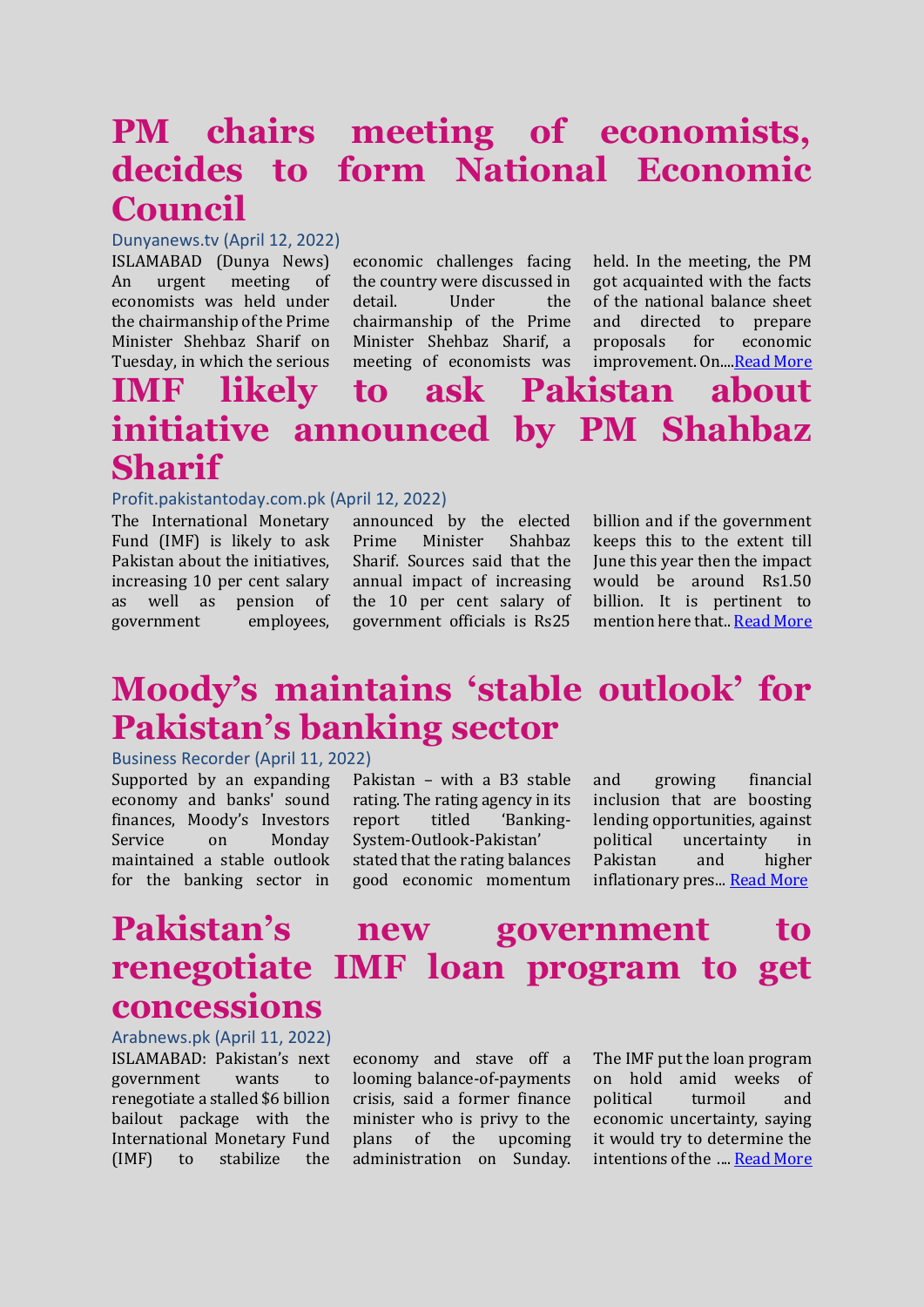## **ROZEE.PK and Milvik Mobile Pakistan (BIMA) signed a partnership to provide affordable healthcare services to salaried professionals**

Profit.pakistantoday.com.pk (April 10, 2022)

Lahore: ROZEE.PK, Pakistan's largest job portal, has been at the forefront of helping salaried individuals shape their careers. The company is now transitioning into a

career and financial wellness space by leveraging its strong user database. ROZEE.PK has partnered with BIMA to introduce affordable digital healthcare and insurance solutions for its users. BIMA is the leading provider of digital health and insurtech services in Asia & amp; Africa. With the collaboration of ROZEE.PK, BIMA Pakistan ..[. Read More](https://profit.pakistantoday.com.pk/2022/04/11/rozee-pk-bima-sign-partnership-to-provide-affordable-health-care-services-to-salaried-individual/)

## **Dubai issues 24,662 new business licenses in Q1 2022**

Khaleej Times (April 10, 2022) Dubai recorded strong double-digit growth in new business licences during the first quarter of 2022 as the economic activities resumed and attracted investors across

the globe, says a report. The emirate, which proved its economic resilience during the pandemic, issued 24,662 new business licences during the January-March quarter, reflecting a 58 per cent yearon-year growth over the same quarter last year. The report, developed by the DET's Business Registration and Licensing (BRL) ... [Read More](https://www.khaleejtimes.com/business/dubai-issues-24662-new-business-licenses-in-q1-2022)

# **'Pak-China relations have gone through historic change since inception of CPEC'**

The News (April 09, 2022)

Islamabad: Dr. Fu Xiaoqiang, Vice-President. China Institutes of Contemporary International Relations (CICIR) has said that Pak-China relations have gone

through a historic change since the inception of the China-Pakistan Economic Corridor (CPEC). Dr. Xiaoqiang was addressing a virtual roundtable organised here by the Institute of Strategic Studies in joint collaboration with CICIR. Dr. Xiaoqiang said that it is the flagship project of China's Belt and Road Initiati... [Read More](https://www.thenews.com.pk/print/948706-pak-china-relations-have-gone-through-historic-change-since-inception-of-cpec)

### **Weekly inflation sees biggest rise since November**

The Dawn (April 09, 2022) ISLAMABAD: Inflation measured through the Sensitive Price Indicator (SPI) increased 1.53 per cent during the week ended on April 7, owing to a rise in the

prices of essential food items, Pakistan Bureau of Statistics (PBS) data showed on Friday. This was the biggest increase in weekly prices since Nov 11, when the SPI jumped 1.81pc.

One reason behind rising prices is the advent Ramazan, when the consumption of vegetables, especially potatoes, onions and tomatoes, and fru..[.Read More](https://www.dawn.com/news/1684117)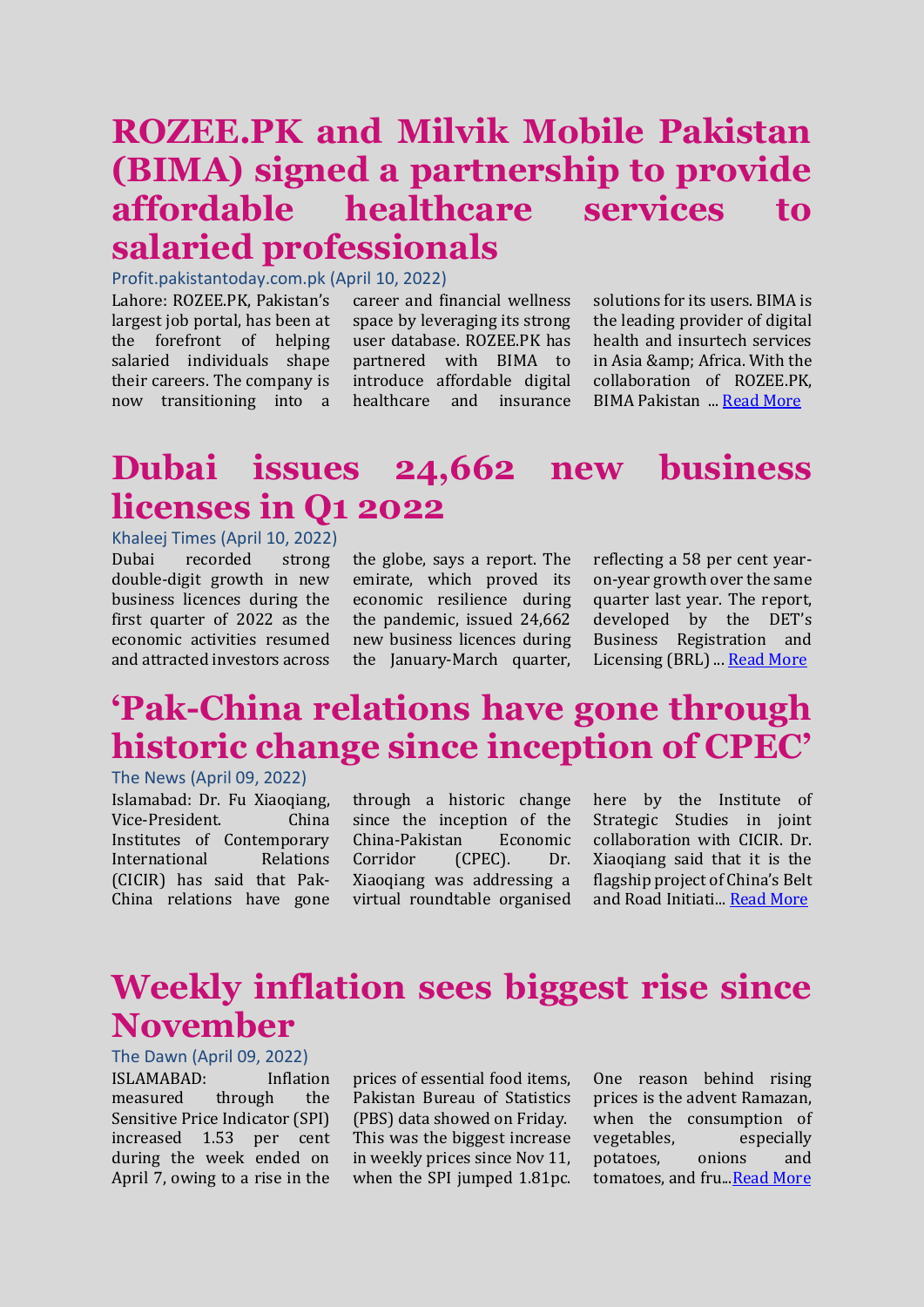### **PSX gains 658 points as bulls stage comeback**

#### Profit.pakistantoday.com.pk (April 08, 2022)

Pakistan Stock Exchange (PSX) turned bullish on Friday, a day after the Supreme Court ruled to end political uncertainty in the country, with the benchmark

KSE-100 Index gaining 657.75 points (+1.5 percent) to close at 44,444.58 points. The market opened on a positive note and remained positive throughout the session. The State Bank of Pakistan's bold move to raise the policy rate by 250bps a day earlier provided support to rupee and it made a decent recovery against the US do... [Read More](https://profit.pakistantoday.com.pk/2022/04/08/psx-gains-658-points-as-bulls-stage-comeback/)

## **Bloc politics may hinder steadiness of Pak-China relations, official says**

The Dawn (April 08, 2022)

ISLAMABAD: Though relations between the two countries had gone through a historic change since the inception of China-Pakistan Economic Corridor (CPEC),

bloc politics may impact steadiness in the flow of relations between Pakistan and China. CPEC which is the flagship project of China's Belt and Road Initiative (BRI) aims

to alleviate the socioeconomic woes of Pakistan. This was highlighted by Dr Fu Xiaoqiang, vice chancellor of China Institute of Contemporary In... Read More

### **Uncertainty disastrous for economy, warns RCCI**

#### Profit.pakistan.com.pk (April 07, 2022)

The Rawalpindi Chamber of Commerce and Industry (RCCI) has expressed deep concern over the current economic and political uncertainty in the country.

The trade deficit has reached historic levels, the rupee continues to depreciate against the dollar, and foreign exchange reserves are declining sharply. It's a Save

Our Souls (SOS) call to the relevant quarter to address the current situation. In a joint statement President Nadeem Rauf and group leader and former President ..[. Read More](https://profit.pakistantoday.com.pk/2022/04/07/uncertainty-disastrous-for-economy-warns-rcci/)

# **SBP hikes policy rate by 250bps to 12.25pc to tackle 'rising inflation, falling reserves'**

#### The Dawn (April 07, 2022)

The State Bank on Pakistan (SBP) on Thursday announced an increase of 250 basis points in the benchmark policy rate, taking it to 12.25 per cent in a "strong and

proactive policy response". The SBP's Monetary Policy Committee (MPC) said in a [statement](https://www.sbp.org.pk/m_policy/2022/MPS-Apr-2022-Eng.pdf) that in its [last](https://www.dawn.com/news/1679015)  [meeting](https://www.dawn.com/news/1679015) on March 8, it had noted the "significant uncertainty around the outlook for international commodity prices and global financial conditions" which were further exacerbated by the Russia-Ukra...... [Read More](https://www.dawn.com/news/1683878https:/www.dawn.com/news/1683878)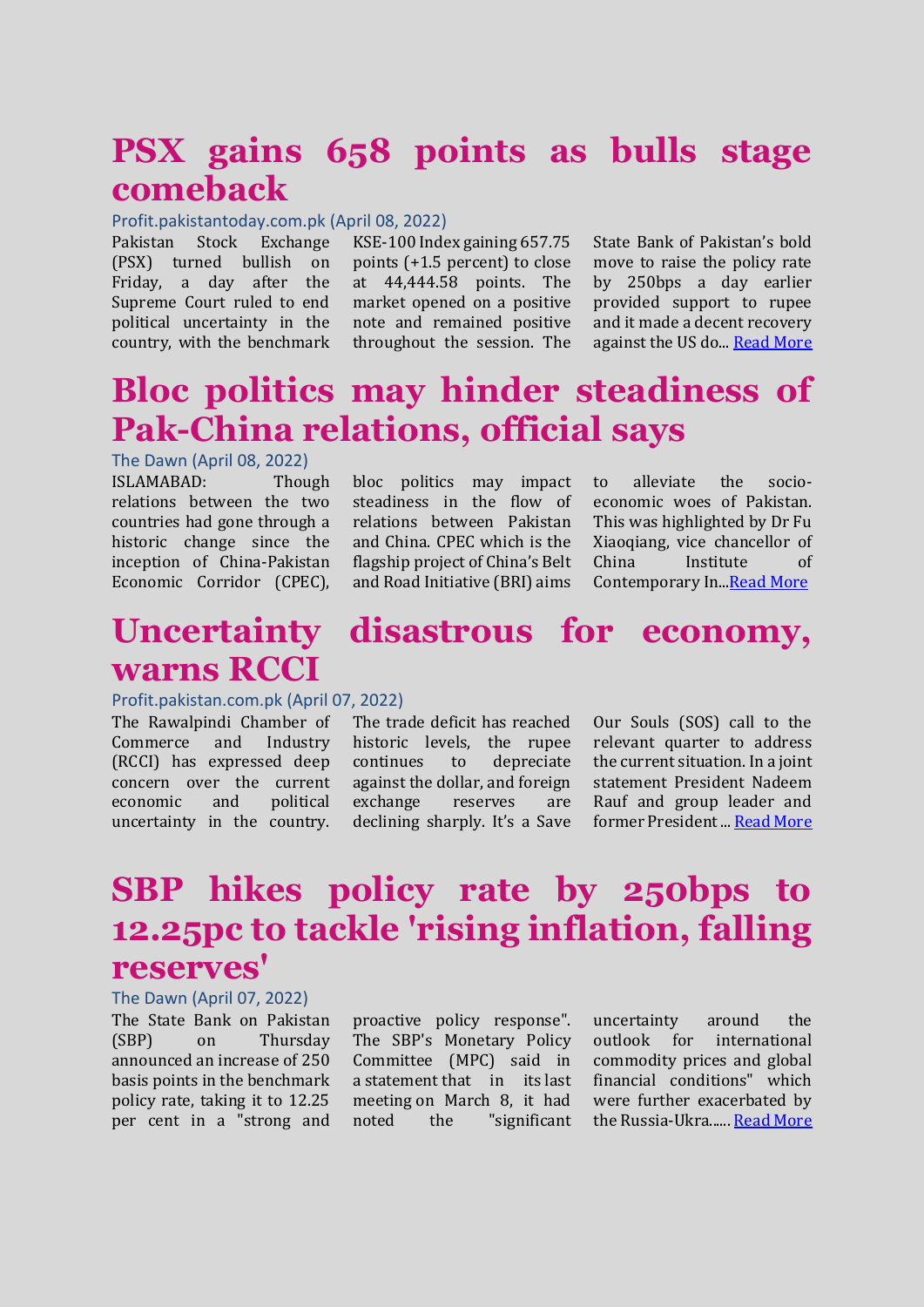### **PDWP approves 17 projects worth Rs20bn**

Profit.pakistantoday.com.pk (April 06, 2022)

The Provincial Development Working Party (PDWP) has approved 17 projects worth Rs20 billion. However, most of the PDWP approved projects are in the home

district of Chief Minister Mahmood Khan. The projects include the construction of Saidu Sharif college of dentistry, the reconstruction of Civil hospital in Mangalore,

Swat. It also includes the upgradation of Basic Health Units in Guli Bagh, Fatehpur, Shamozai, Malam Jabba and Charbagh in Swat district. The pro .[..Read](https://profit.pakistantoday.com.pk/2022/04/06/pdwp-approves-17-projects-worth-rs20bn/) More

## **Sri Lanka's crisis follows similar pattern as Arab Spring, say analysts**

Cnbc.com (April 06, 2022)

"Gotta go, Gotabaya," chanted thousands of people who came out on the streets of Sri Lanka to demand the ouster of President Gotabaya Rajapaksa, defying a state of emergency in what analysts called the Sri Lankan version of the Arab Spring. The president later revoked the state of emergency, which had not stopped the

demonstrations. "It's the Arab Spring in Sri Lanka. It's a perfect match with the pattern of an Arab Spring: a people's uprising to end authoritarian rule[..Read More](https://www.cnbc.com/2022/04/06/sri-lankas-crisis-follows-similar-pattern-as-arab-spring-say-analysts.html)

### **Pakistan's trade deficit soars to \$35.393bn**

#### Profit.pakistantoday.com.pk (April 05, 2022)

Pakistan Bureau of Statistics (PBS) on Monday shared data showing the trade deficit reaching \$35.393 billion during July-March FY2022, compared to \$20.802 billion

during the same period of 2020-21. This shows a 70 per cent increase during the first nine months of the ongoing fiscal year. March's trade deficit was \$3.44 billion, the PBS's monthly data on foreign trade statistics showed. It increased by 5.48 per cent compared to March 2021 and by 11.63 per cent compared to Feb 2022. The … [Read More](https://profit.pakistantoday.com.pk/2022/04/05/pakistans-trade-deficit-soars-to-35-393bn/)

# **Pakistani rupee hits new low against US dollar**

#### Dailytimes.com.pk (April 05, 2022)

KARACHI: The [Pakistani](https://dailytimes.com.pk/909835/pakistani-rupee-continues-to-show-a-downward-trend-against-us-dollar/)  [rupee](https://dailytimes.com.pk/909835/pakistani-rupee-continues-to-show-a-downward-trend-against-us-dollar/) continued to fall against the US dollar in the interbank market amid ongoing political crisis that erupted with National

Assembly deputy speaker deeming the no-confidence resolution against Prime Minister Imran Khan "unconstitutional". According to forex dealers, the US dollar

on Tuesday reached an alltime high against the rupee, soaring to Rs185.40 in the interbank market during intraday trading. The rupee depreciated by ... [Read More](https://dailytimes.com.pk/913689/pakistani-rupee-hits-new-low-against-us-dollar/)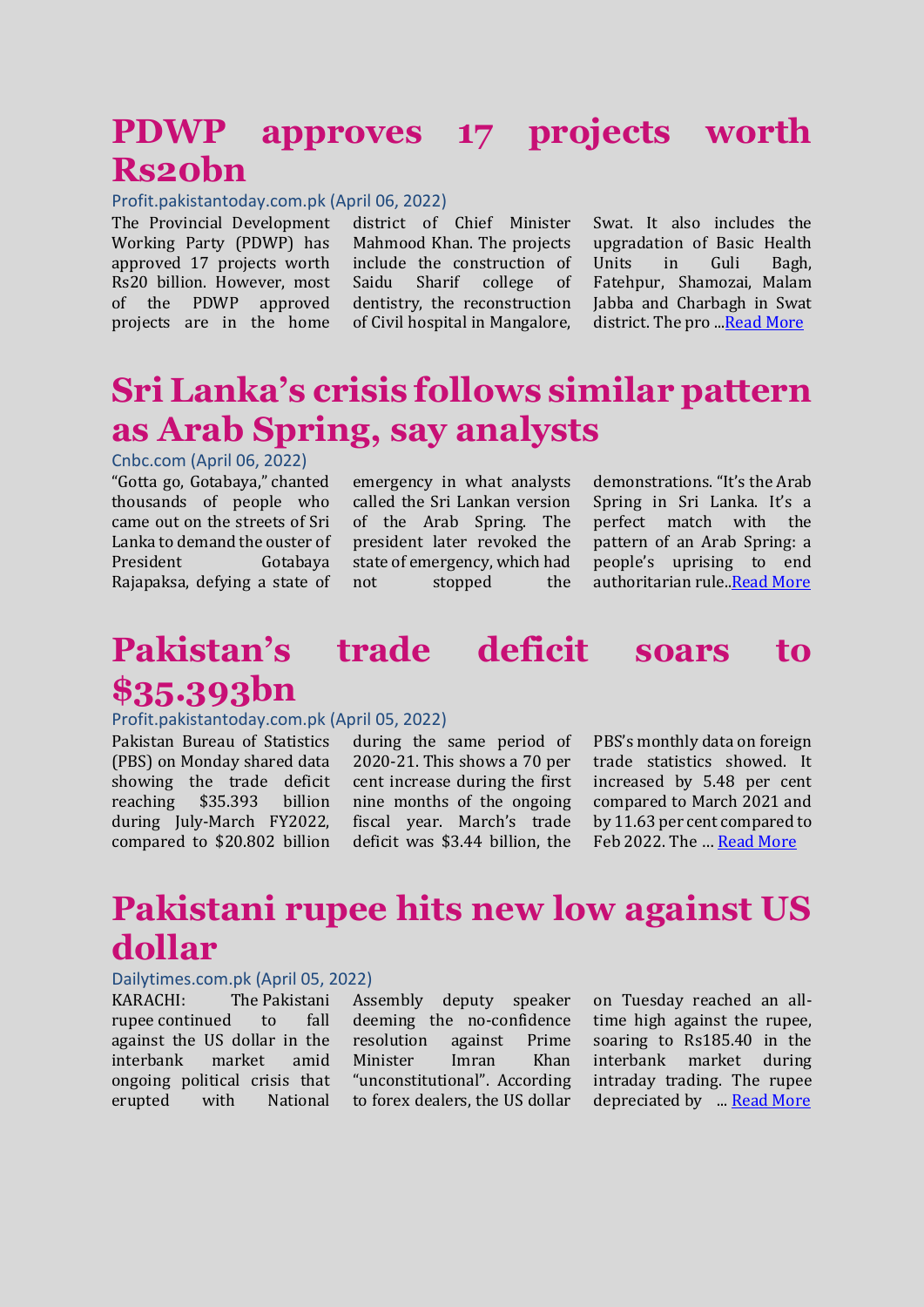### **KSE 100-index shed over 1,200 points amid political crisis**

Profit.pakistantoday.com.pk (April 04, 2022)

The stock market came under intense selling pressure from the start of trading on Monday as the KSE 100-index shed over 1,200 points. Pakistan Stock Exchange (PSX) lost

over 900 points amid country's current political crisis that erupted with the National Assembly deputy speaker deeming the noconfidence resolution against Prime Minister Imran Khan "unconstitutional". The PSX is currently trading at 43,912 points level. The investors said that the PSX is witnessing a bearish trend as.[..Read More](https://profit.pakistantoday.com.pk/2022/04/04/kse-100-index-shed-over-1200-points-amid-political-crisis/)

## **IMF to 'continue its support to Pakistan', will engage on policies once new govt is in place**

#### The Dawn (April 04, 2022)

The International Monetary Fund (IMF) on Monday said that there was "no concept of suspensions" within its programmes and that it will continue to support Pakistan and engage further "once a new government is formed" in the country. The statement from the Washington-based crisis lender comes amid political chaos in the country,

especially in the aftermath of President Dr Arif Alvi's dissolution of the National Assembly following the dismissal of the no-confidence against Prime ..[.Read More](https://www.dawn.com/news/1683422)

### **Indonesia to help Pakistan become ASEAN dialogue partner**

The News (April 03, 2022)

ISLAMABAD: Indonesian ambassador Adam Mulawarman Tugio on Saturday extended support to Pakistan to obtain full dialogue partner status with

the Association of Southeast Asian Nations (ASEAN), which could provide huge economic opportunities for Pakistan. "Pakistan will be able to be accepted as a full dialogue

partner status and it will increase political, commercial, and economic links with ASEAN member states," Adam Mulawarman Tugio, Indonesian.. [Read More](https://www.thenews.com.pk/print/946885-indonesia-to-help-pakistan-become-asean-dialogue-partner)

## **WTO hails Pakistan's economic performance during pandemic**

The News (April 03, 2022) ISLAMABAD: At a time when the government is struggling to overcome the noconfidence motion, members of Geneva-based World Trade Organisation (WTO)

commended the resilience and growth performance of Pakistani economy in light of the global economic turmoil caused by the Covid-19 pandemic and continued complex regional security environment. The feedback came from the members at the conclusion of the Fifth Trade Policy Review (TPR) on April 1. Pakistan's side ... [Read More](https://www.dawn.com/news/1683148)